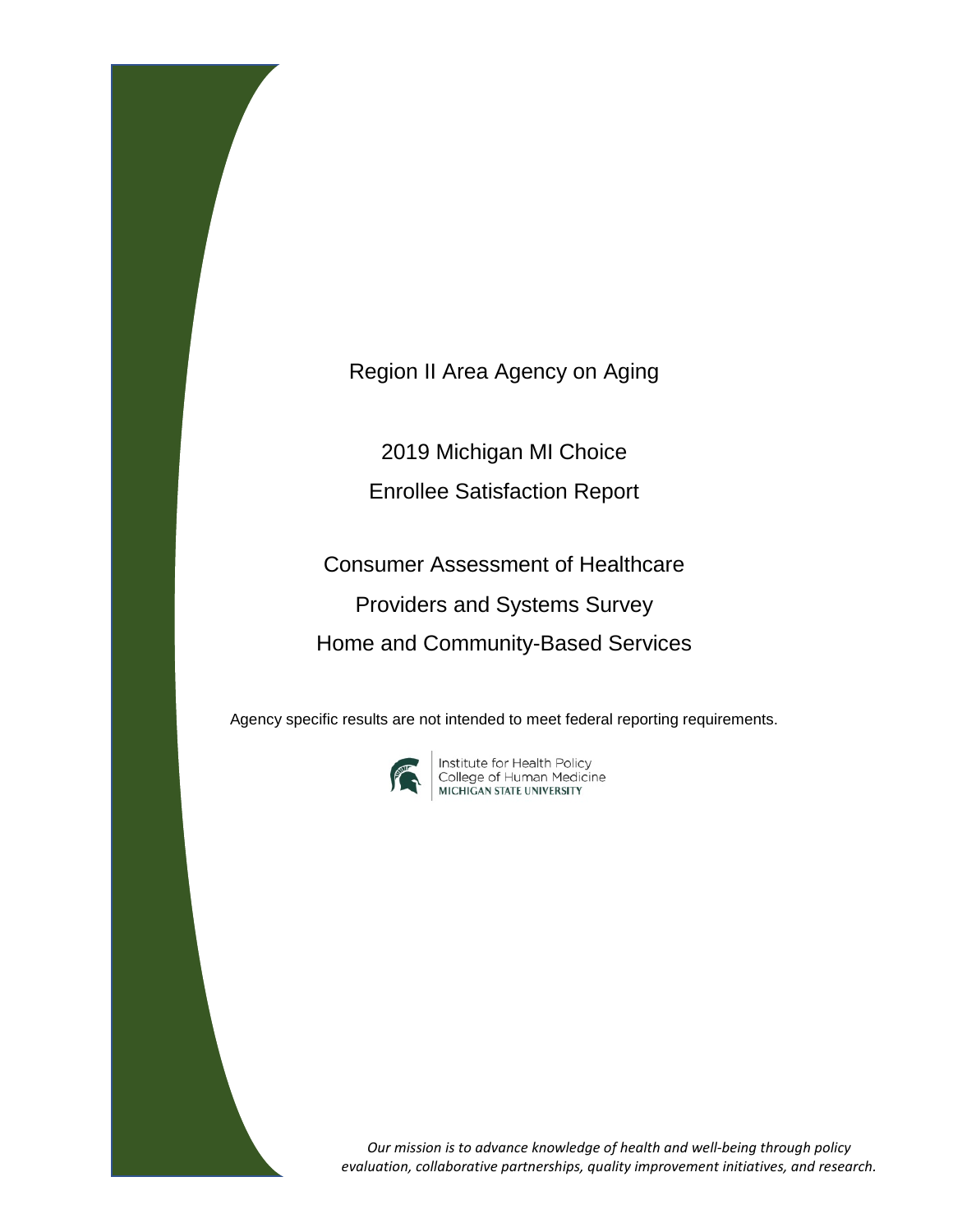

### **Introduction**

The goal of the MI Choice Enrollee Satisfaction Survey is to provide performance feedback that is actionable and that will aid in improving patient-centered service delivery. The CAHPS Home and Community-Based Services Survey was selected because (1) it is the most widely used survey with benchmarking and standardized questions for assessing patient experiences in the United States, (2) the survey tool and technical guidance is publicly available from the Agency for Healthcare Research and Quality, (3) the survey has a strong track record of rigorous scientific development and testing to ensure reliability and validity, and (4) the survey is commonly used as the federal reporting standard to the Centers for Medicaid and Medicaid Services.

# Methodology

There were 8,729 enrollees who met the following criteria for the sampling frame: (1) enrolled in the MI Choice program for at least three months between February and April 2019; (2) had at least one claim during that time period; (3) 18 years of age or older; and (4) did not participate in the 2018 MI Choice Enrollee Satisfaction Survey. A random number methodology per agency was then applied resulting in 3,417 enrollees being including in the telephone sample frame. The sampling frame for the Region II Area Agency was 150 with 30 completed surveys.

Prior to the survey administration, a pre-notification letter was sent informing enrollees to anticipate a telephone call. Enrollees were assured that the survey was being sponsored by the State of Michigan and answers kept confidential by Michigan State University.

MI Choice enrollees completed the telephone survey from May to September 2019. The survey was considered viable for inclusion if the respondent answered three cognitive screening questions with valid responses: (1) Does someone come into your home to help you? (2) How do they help you? and (3) What do you call them?

Survey results were standardized to a 100-point scale with mean scores calculated in accordance with the Technical Assistance Guide for Analyzing Data from the CAHPS Home and Community-Based Services Survey. Less than five percent of the respondents opted to use the alternative responses where options were presented as "mostly yes" or "mostly no" instead of a more cognitively challenging Likert-type scale. The alternative responses were also converted to the standardized scale.

Statewide and agency specific calculations are provided within this report. Please note that agency results are informational only and not intended for federal reporting. Official reporting of CAHPS results requires 100 valid surveys per unit of analysis completed by an approved vender. Cells under five were either suppressed or excluded from presentation because of the instability of reporting small numbers.

# **Demographics**

When comparing Region II Area Agency respondents to the overall demographics, Region II respondents were more likely to be younger, male, more educated, and white as well as indicate a lower overall health score (53.3% vs. 40.3%, 26.7% vs. 33.1%, 63.3% vs. 43.4%, 83.3% vs. 71.0%, and 40.0% vs. 47.9%; respectively) as shown in Table 1.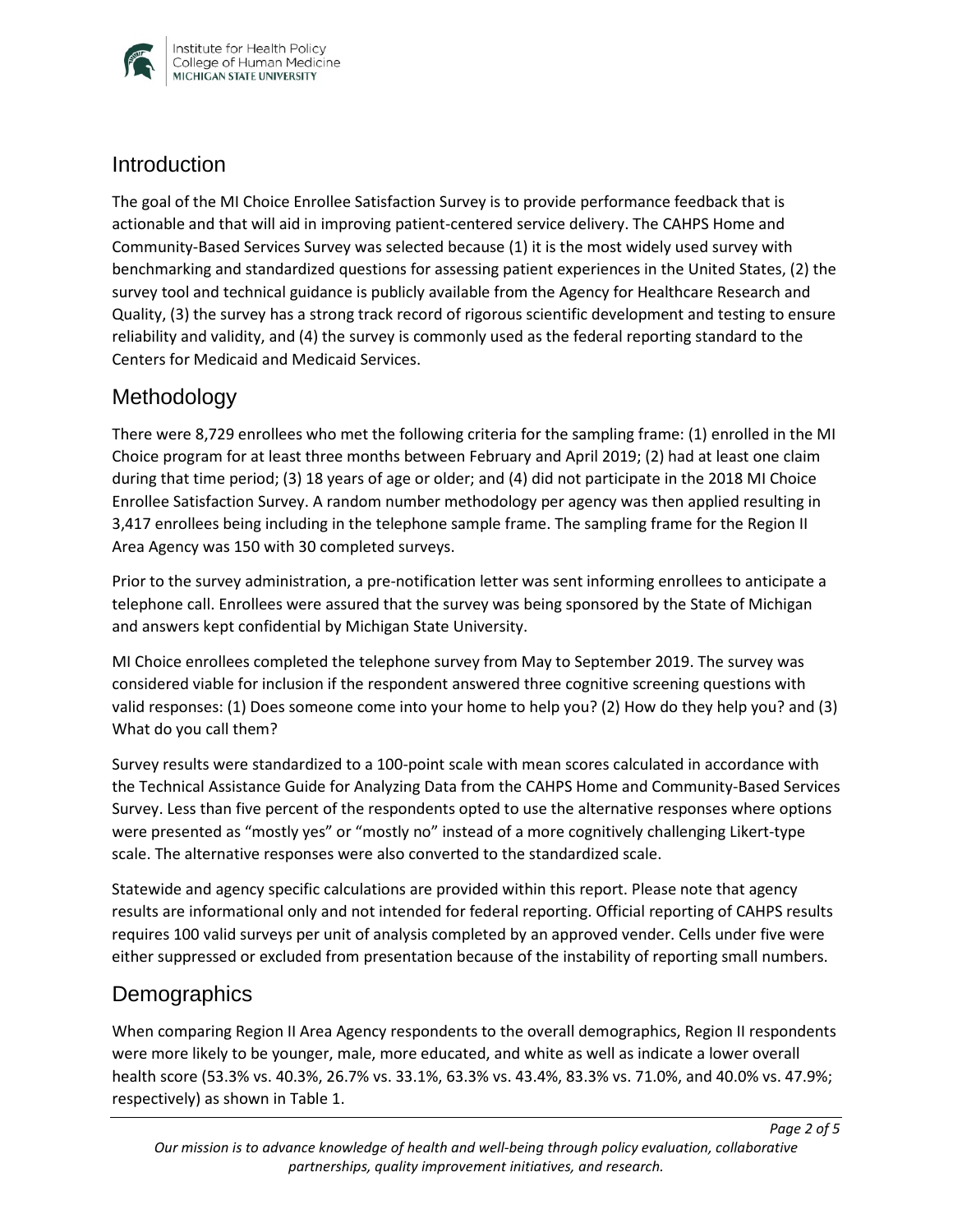

| <b>Demographics</b>    | <b>Response</b>      | <b>State</b> |     | <b>Region II</b>             |              |
|------------------------|----------------------|--------------|-----|------------------------------|--------------|
|                        |                      | ℅            | #   | %                            | #            |
| Age                    | 18-64 years old      | 40.3         | 242 | 53.3                         | 16           |
|                        | 65+ years old        | 59.7         | 359 | 46.7                         | 14           |
| Gender                 | Female               | 66.9         | 402 | 73.3                         | 22           |
|                        | Male                 | 33.1         | 199 | 26.7                         | 8            |
| <b>Education Level</b> | High School or Less  | 56.6         | 328 | 36.7                         | 11           |
|                        | Some College or More | 43.4         | 252 | 63.3                         | 19           |
| Race                   | White                | 71.0         | 427 | 83.3                         | 25           |
|                        | <b>Black</b>         | 18.8         | 113 | s                            | 4            |
|                        | Hispanic             | 3.0          | 18  | $\qquad \qquad \blacksquare$ | 0            |
|                        | Other                | 5.2          | 31  | S                            | $\mathbf{1}$ |
|                        | Unknown              | 2.0          | 12  | -                            | 0            |
| <b>Mental Health</b>   | Scale from 1-100     | 59.5         | 595 | 60.7                         | 30           |
| <b>Overall Health</b>  | Scale from 1-100     | 47.9         | 587 | 40.0                         | 30           |

# **Table 1 Demographics**

*'s' indicated suppressed due to cell size less than 5.* 

#### **Results**

The CAHPS survey asks 46 questions which can be grouped into 11 domains of objective and actionable information for quality improvement. These domains address issues such as unmet need, physical safety, helpfulness of the case manager, the quality of the patient-caregiver relationship, and the respondent's feelings of self-determination. CAHPS domain results are presented in Table 2.

Region II Area Agency on Aging had a perfect score on Case Manger is Helpful and Physical Safety. The remaining CAHPS domains were within five-percentage points of the statewide average.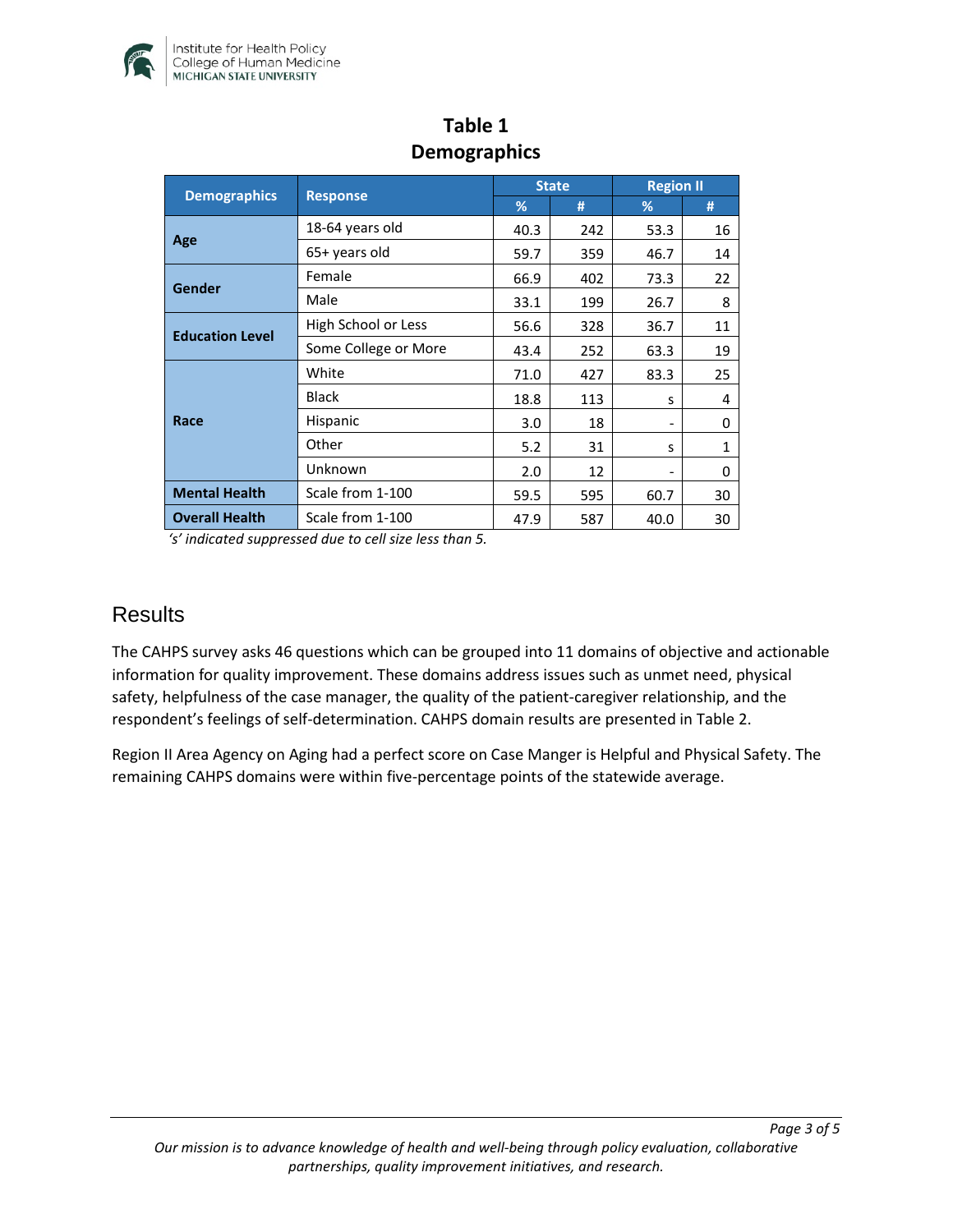

| <b>Category</b>                                                     | <b>Question</b>                                                                    |      | <b>Region II</b><br><b>Percent</b><br>$n=30$ |
|---------------------------------------------------------------------|------------------------------------------------------------------------------------|------|----------------------------------------------|
| <b>Global Ratings</b><br><b>Measures</b>                            | <b>Category Score</b>                                                              |      | 91.2                                         |
|                                                                     | Global Rating of Personal Assistance and Behavioral Health Staff                   |      | 92.4                                         |
|                                                                     | <b>Global Rating of Case Manager</b>                                               |      | 91.2                                         |
| <b>Recommendation</b><br><b>Measures</b>                            | <b>Category Score</b>                                                              |      | 96.3                                         |
|                                                                     | Recommendation of Personal Assistance and Behavioral Health Staff                  |      | 94.0                                         |
|                                                                     | Recommendation of Case Manager                                                     | 92.9 | 95.0                                         |
| <b>Staff are reliable</b><br>and helpful                            | <b>Category Score</b>                                                              | 92.4 | 91.1                                         |
|                                                                     | Staff come to work on time                                                         | 93.3 | 95.2                                         |
|                                                                     | Staff work as long as they are supposed to                                         | 95.4 | 96.1                                         |
|                                                                     | Someone tells you if staff cannot come                                             | 85.8 | 86.8                                         |
|                                                                     | Staff make sure you have enough privacy for dressed, shower, bathing               | 93.3 | 93.4                                         |
| <b>Staff listen and</b><br>communicate<br>well                      | <b>Category Score</b>                                                              | 94.9 | 95.2                                         |
|                                                                     | Staff treat you with courtesy and respect                                          | 97.0 | 96.4                                         |
|                                                                     | Staff explanations are easy to understand                                          |      | 92.5                                         |
|                                                                     | Staff treat you the way you want them to                                           |      | 94.0                                         |
|                                                                     | Staff explain things in a way that is easy to understand                           |      | 88.8                                         |
|                                                                     | Staff know what kind of help you need with everyday activities                     | 96.6 | 100                                          |
| <b>Case Manager is</b><br><b>Helpful</b>                            | <b>Category Score</b>                                                              | 94.5 | 100                                          |
|                                                                     | Able to contact this case manager when needed                                      | 97.8 | 100                                          |
|                                                                     | Case manager helped when asked for help with getting or fixing<br>equipment        |      | 100                                          |
|                                                                     | Case manager helped when asked for help with getting other changes<br>to services  | 91.4 | 100                                          |
| <b>Choosing the</b><br><b>Services that</b><br><b>Matter to You</b> | <b>Category Score</b>                                                              | 90.9 | 92.9                                         |
|                                                                     | Person-centered service plan included all of the things that are<br>important      |      | 89.8                                         |
|                                                                     | Staff knows what's on the service plan, including the things that are<br>important | 95.4 | 96.1                                         |

# **Table 2 2019 MI Choice Enrollee Satisfaction Survey**